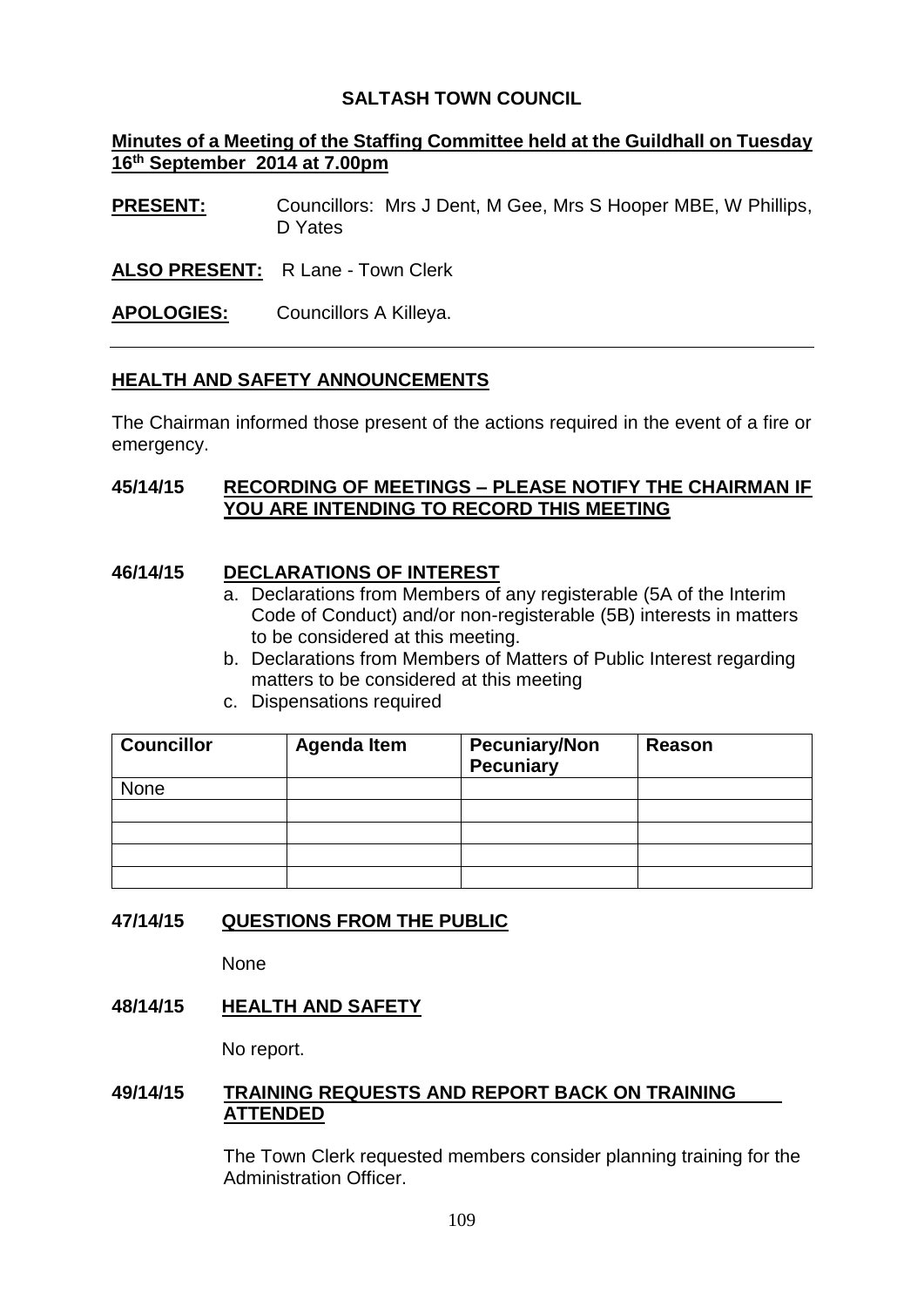It was **RESOLVED** that planning training for the Administration Officer be approved.

# **50/14/15 BUDGET STATEMENTS**

a. Current Committee budget statement

It was **RESOLVED** to note.

#### **51/14/15 STAFFING**

a. Report the Appointment of an Administration Officer

The Chairman notified members that Kerry Lee Broome had been appointed.

b. Update on Grounds Person

The Chairman reported that the Grounds Person had now returned to full time duties.

It was **RESOLVED** to note.

## **52/14/15 PUBLIC BODIES (ADMISSION TO MEETINGS) ACT 1960**

Pursuant to Section 1(2) of the Public Bodies (Admissions to Meetings) Act 1960 and having regard to the confidential nature of the business to be discussed, it was **RESOLVED** that the press/public be excluded from the meeting for the following item of business.

#### **53/14/15 CARETAKING**

The Chairman updated members on the status to date.

It was **RESOLVED** to note.

#### **54/14/15 PUBLIC BODIES (ADMISSION TO MEETINGS) ACT 1960**

It was **RESOLVED** that the public and press be re-admitted to the Meeting.

## **55/14/15 REPORTS ON EXERCISE OF DELEGATED POWERS UNDER POLICY**

None.

## **56/14/15 ANY OTHER URGENT STAFFING MATTERS AT THE DISCRETION OF THE CHAIR**

Reception Staffing